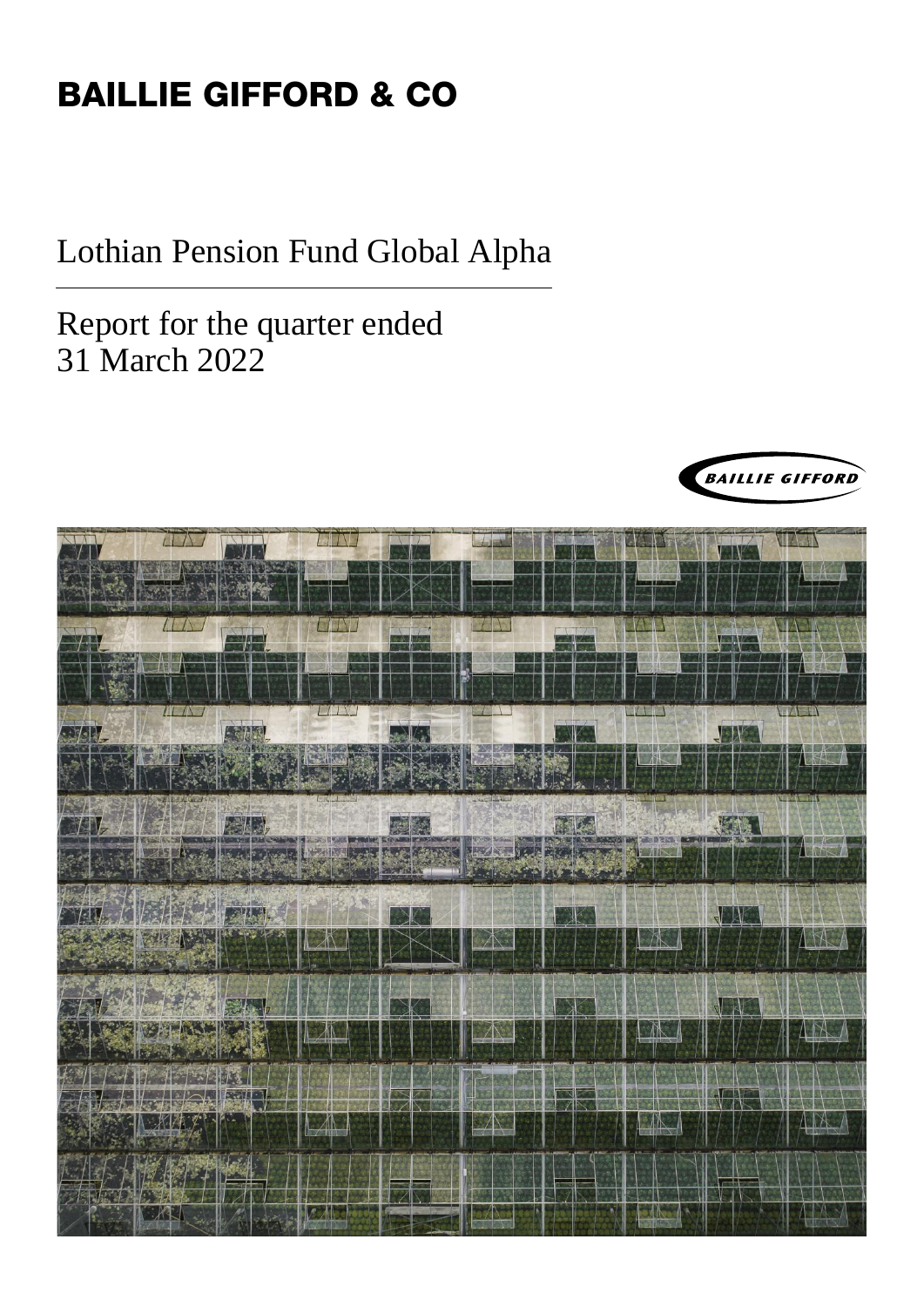### Voting Activity

| Votes Cast in Favour |  | <b>Votes Cast Against</b> |  | Votes Abstained/Withheld |  |
|----------------------|--|---------------------------|--|--------------------------|--|
| Companies            |  | 5 Companies               |  | None Companies           |  |
| Resolutions          |  | 32 Resolutions            |  | None Resolutions         |  |

When thinking about ESG, it is as important to understand where you are starting from, as where you are hoping to go.

ESG approaches have to accommodate complexity and nuance these issues do not lend themselves to binary classifications.

Ultimately, effective ESG integration involves ongoing research and engagement, not simple solutions.

#### Company Engagement

| <b>Engagement Type</b>        | Company<br>Carvana Co., Peloton Interactive, Inc.<br><b>Prudential plc</b><br>Alibaba Group Holding Limited.<br>Moderna, Inc., Rio Tinto Group, Tesla,<br>Inc., Wizz Air Holdings Plc. |  |
|-------------------------------|----------------------------------------------------------------------------------------------------------------------------------------------------------------------------------------|--|
| Corporate Governance          |                                                                                                                                                                                        |  |
| Environmental/Social          |                                                                                                                                                                                        |  |
| AGM or EGM Proposals          | <b>BHP Group, Sea Limited, Ubisoft</b><br><b>Entertainment SA</b>                                                                                                                      |  |
| <b>Executive Remuneration</b> | Axon Enterprise, Inc., Prudential plc.                                                                                                                                                 |  |

Notes on company engagements highlighted in blue can be found in this report. Notes on other company engagements are available on request.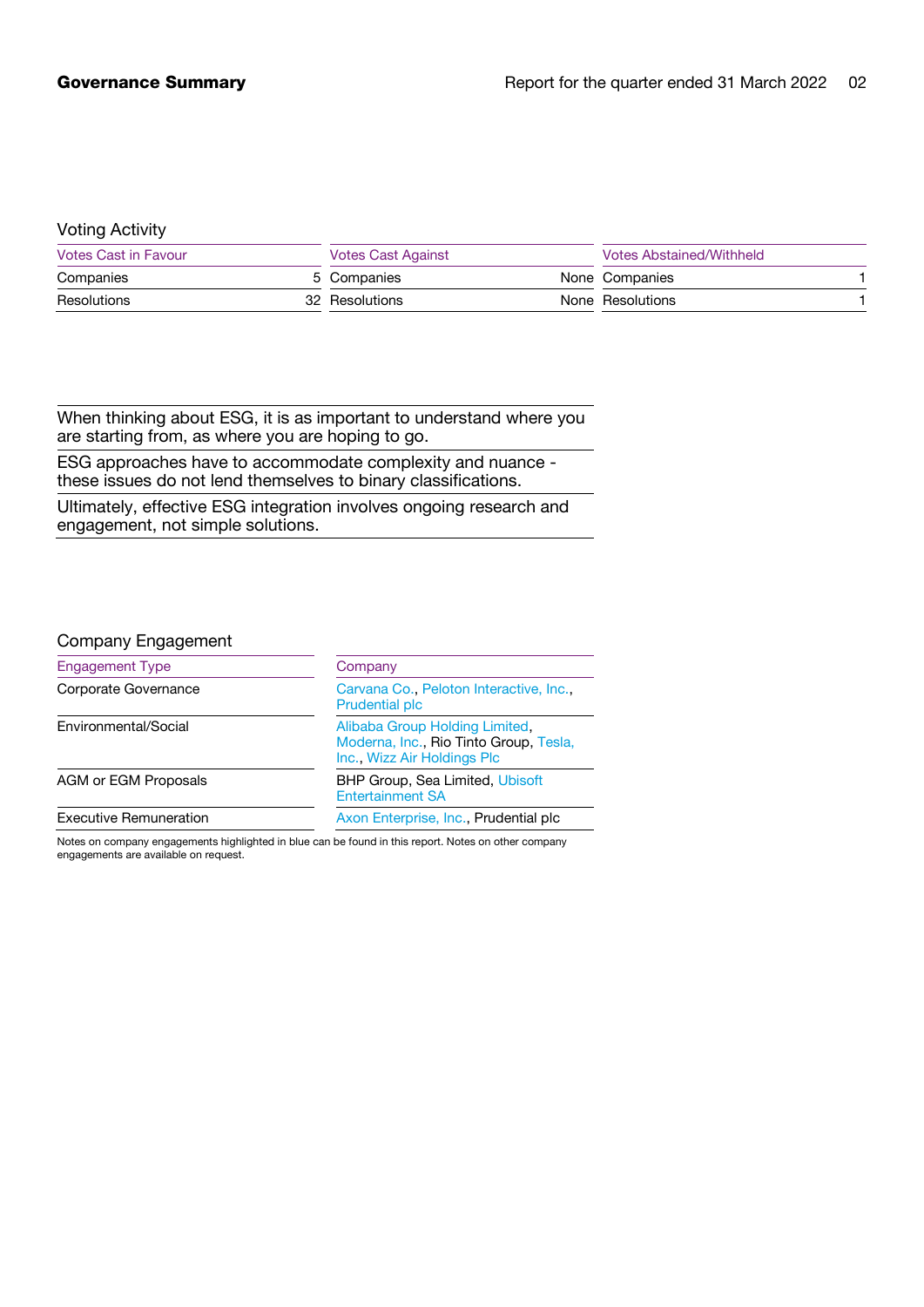# Votes Cast in Favour

| Companies                                                                    | <b>Voting Rationale</b>                                                         |  |
|------------------------------------------------------------------------------|---------------------------------------------------------------------------------|--|
| BHP Group Plc, Genmab, Hoshizaki Corp, SEA Ltd ADR,<br>Wizz Air Holdings Plc | We voted in favour of routine proposals at the aforementioned<br>$meeting(s)$ . |  |
| <b>Votes Cast Against</b>                                                    |                                                                                 |  |

We did not vote against any resolutions during the period.

#### Votes Abstained

#### Companies Voting Rationale

Hoshizaki Corp We opposed the election of the chairman due to the absence of a shareholder vote on the dividend.

## Votes Withheld

We did not withhold on any resolutions during the period.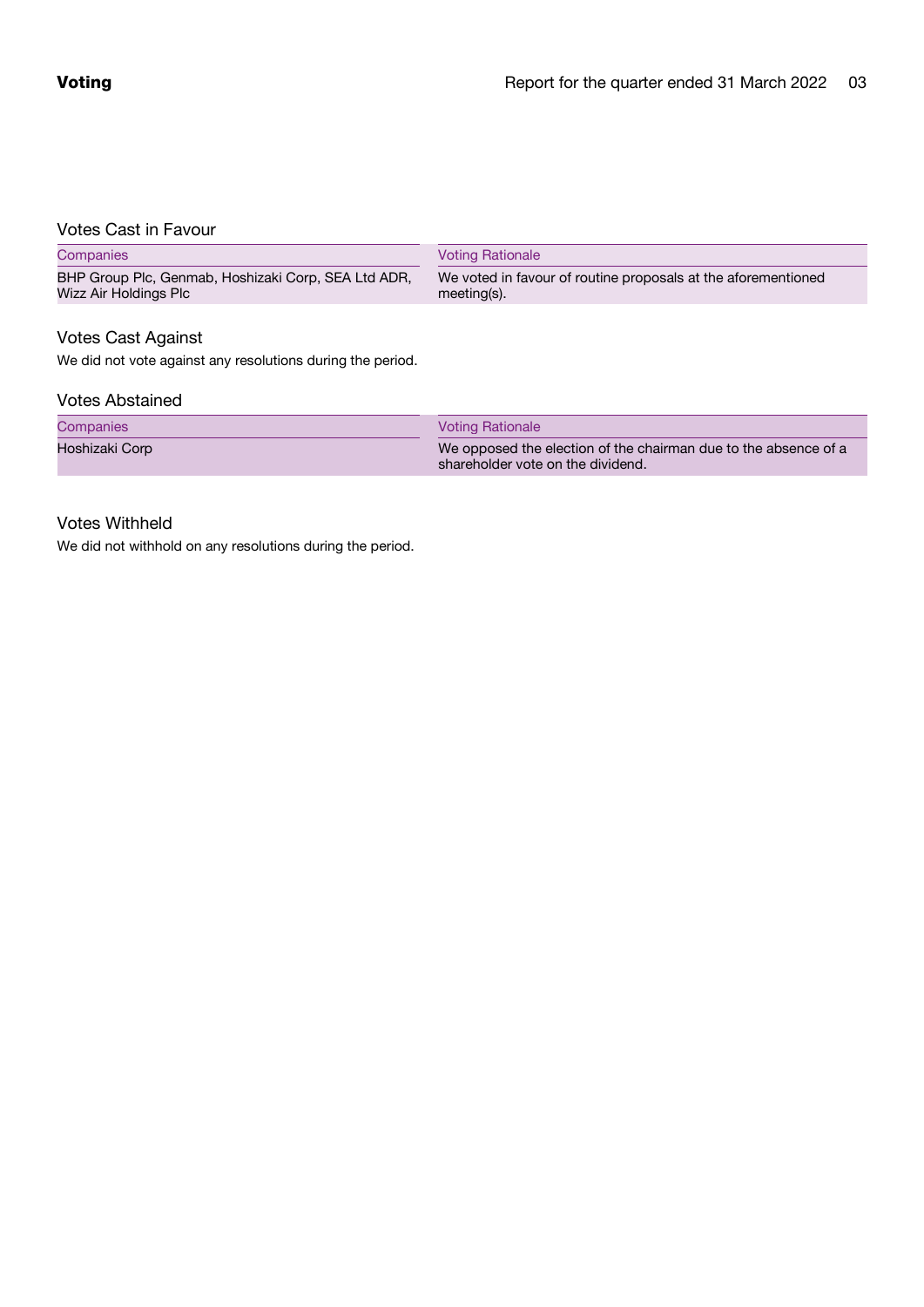| Company                       | <b>Engagement Report</b>                                                                                                                                                                                                                                                                                                                                                                                                                                                                                                                                                                                                                                                                                                                                                                                                                                                                                                                                      |
|-------------------------------|---------------------------------------------------------------------------------------------------------------------------------------------------------------------------------------------------------------------------------------------------------------------------------------------------------------------------------------------------------------------------------------------------------------------------------------------------------------------------------------------------------------------------------------------------------------------------------------------------------------------------------------------------------------------------------------------------------------------------------------------------------------------------------------------------------------------------------------------------------------------------------------------------------------------------------------------------------------|
| Alibaba Group Holding Limited | Objective: We met with Alibaba's director of ESG engagement and IR in order to<br>encourage improved ESG reporting and to explore how sustainability is managed across<br>the Group.                                                                                                                                                                                                                                                                                                                                                                                                                                                                                                                                                                                                                                                                                                                                                                          |
|                               | Discussion: Alibaba recognises that its ESG reporting has not been comprehensive<br>enough in the past and has committed to improving it greatly in 2022. The ambition to<br>target ESG improvements was evident on the call and we commended the ambition in<br>Alibaba's recently published carbon neutrality action plan, which seeks Scope 1 and 2<br>emissions neutrality by 2030. We also focused on the Group's social responsibility strategy<br>and discussed its new Common Prosperity committee which, chaired by the CEO, aims to<br>establish accountability across the Group for delivering on a number of social initiatives,<br>including improving the quality of jobs provided and enabled by Alibaba.                                                                                                                                                                                                                                      |
|                               | Outcome: We followed up our call with further communications illustrating good<br>sustainability practice and reporting and will continue to meet with the company to<br>encourage positive social and environmental developments at Alibaba.                                                                                                                                                                                                                                                                                                                                                                                                                                                                                                                                                                                                                                                                                                                 |
| Axon Enterprise, Inc.         | Objective: To discuss the executive compensation policy.                                                                                                                                                                                                                                                                                                                                                                                                                                                                                                                                                                                                                                                                                                                                                                                                                                                                                                      |
|                               | Discussion: We engaged with CEO Rick Smith and CFO Jawad Ahsan on the company's<br>option and performance share plan. Axon has adopted a similar incentive programme to<br>Tesla, based on operational and share price goals over a 10-year period. Company<br>performance over the past few years has been such that the majority of targets have now<br>been achieved and the company is now considering a follow-up plan. We are supportive of<br>the long-term structure of the existing plan and encouraged by the company's intention to                                                                                                                                                                                                                                                                                                                                                                                                                |
|                               | repeat this. We were also glad to hear how the company is thinking about future-proofing<br>the new plan so new employees and existing employees receive equitable incentives,<br>including a service provision to promote retention. We also suggested the company<br>reviews the operational goals attached to the new plan, with the inclusion of a returns-<br>based target considered a sensible metric to focus management on capital allocation.                                                                                                                                                                                                                                                                                                                                                                                                                                                                                                       |
|                               | Outcome: We are supportive of initial plans for a new company-wide long-term incentive<br>plan. We intend to re-engage when they have developed a more fully-formed policy and<br>ahead of the say-on-pay resolution.                                                                                                                                                                                                                                                                                                                                                                                                                                                                                                                                                                                                                                                                                                                                         |
| Carvana Co.                   | Objective: Our meeting with CFO Mark Jenkins gave us an opportunity to discuss potential<br>macro-economic headwinds and how to ensure management is aligned with the broader<br>goals of the organisation.                                                                                                                                                                                                                                                                                                                                                                                                                                                                                                                                                                                                                                                                                                                                                   |
|                               | Discussion: Our Phoenix visit to meet Jenkins covered a range of topics: challenges of the<br>external economic environment, sustainability of strong gross profit per unit, the<br>challenges of scaling and how it continues to entrench its edge over competitors. All of<br>this is underpinned by the discussion of maintaining the Carvana culture of transparency<br>and alignment. Management spends a lot of time and thought in building a collaborative<br>work environment in order to create a culture and the technology to respond quickly to<br>clients. This reminds us of early Amazon. For example, open plan executive offices and<br>transparent meeting rooms have helped promote a collaborative culture. While CEO<br>Garcia's commitment to give each employee a maximum of \$10,000 of Carvana shares in<br>recognition of the company selling 100,000 vehicles is an indication of the culture of 'skin<br>in the game' alignment. |
|                               | Outcome: The meeting presented useful insights into the business model and culture of<br>the organisation and provided reassurance it can navigate potential challenges to future<br>growth.                                                                                                                                                                                                                                                                                                                                                                                                                                                                                                                                                                                                                                                                                                                                                                  |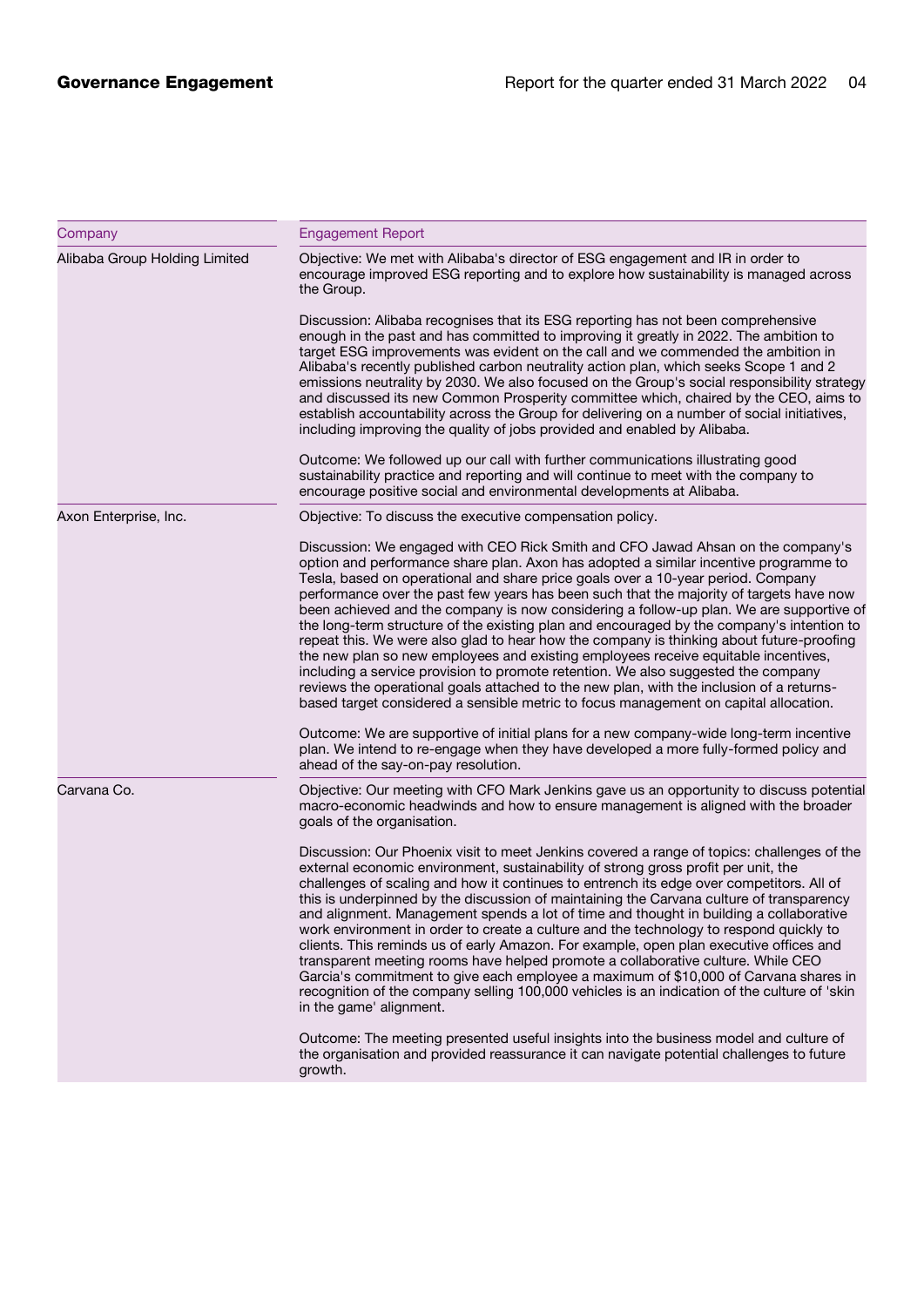| Company                   | <b>Engagement Report</b>                                                                                                                                                                                                                                                                                                                                                                                                                                                                                                                                                                                                                                                                                                                                                                                                                                                                                                                                                                                                |
|---------------------------|-------------------------------------------------------------------------------------------------------------------------------------------------------------------------------------------------------------------------------------------------------------------------------------------------------------------------------------------------------------------------------------------------------------------------------------------------------------------------------------------------------------------------------------------------------------------------------------------------------------------------------------------------------------------------------------------------------------------------------------------------------------------------------------------------------------------------------------------------------------------------------------------------------------------------------------------------------------------------------------------------------------------------|
| Moderna, Inc.             | Objective: Following the 2021 publication of the World Health Organisation's (WHO)<br>roadmap to achieving global Covid-19 vaccination in 2022, we wanted to discuss the<br>feasibility of the recommendations the roadmap outlines for vaccine manufacturers with<br>Moderna. We wanted to emphasise our continued support for steps that will improve<br>global vaccine access. We spoke with the company's General Counsel about this in<br>January.                                                                                                                                                                                                                                                                                                                                                                                                                                                                                                                                                                 |
|                           | Discussion: We are confident that Moderna is meeting the recommendations and spirit of<br>the WHO's roadmap in most areas. On this call, we requested more detail about its<br>manufacturing ambitions on the African continent and encouraged further ambition in its<br>Global Public Health strategy. More public announcements are likely on this in the near<br>future, but we see these as very positive developments which will improve access to<br>mRNA vaccines and therapeutics over the long term. There are, however, elements of the<br>WHO's roadmap that Moderna does not believe it can meet in full, such as the rapid<br>transfer of know-how and technology.                                                                                                                                                                                                                                                                                                                                        |
|                           | Outcome: We continue to build our understanding of this very complex area of global<br>vaccine equity and will continue to encourage appropriate steps towards achieving this at<br>Moderna.                                                                                                                                                                                                                                                                                                                                                                                                                                                                                                                                                                                                                                                                                                                                                                                                                            |
| Peloton Interactive, Inc. | Objective: We had a series of meetings with Executive Chair John Foley, CFO Jill<br>Woodworth, board members Karen Boone and Jay Hoag, and new CEO Barry McCarthy<br>to discuss recent management changes.                                                                                                                                                                                                                                                                                                                                                                                                                                                                                                                                                                                                                                                                                                                                                                                                              |
|                           | Discussion: Our initial concern with Foley's replacement, Barry McCarthy, was that this<br>was a cosmetic move to boost the share price ahead of a potential acquisition. While<br>McCarthy's track record is admired from his days as CFO at Spotify and Netflix, it wasn't<br>immediately clear that his experience is relevant to the areas where Peloton has struggled<br>(notably in the hardware business). However, the board explained that it is the partnership<br>of McCarthy and Foley that is essential for Peloton's next stage of growth. We believe that<br>the combination of their skill sets will be powerful as McCarthy has partnered with<br>visionary founders before and views Foley among these. McCarthy plans to examine all<br>areas of the business and has already identified key areas where immediate improvement<br>needs to be made, such as ongoing evaluation of leadership, staffing changes and a shift<br>in resource allocation from low-value hardware to high-value software. |
|                           | Outcome: We think McCarthy's appointment is a positive development, and we will<br>continue to engage and monitor the progress the company makes.                                                                                                                                                                                                                                                                                                                                                                                                                                                                                                                                                                                                                                                                                                                                                                                                                                                                       |
| Prudential plc            | Objective: To explore the leadership transition and the board's decision that the new CEO<br>and CFO will be based in Asia.                                                                                                                                                                                                                                                                                                                                                                                                                                                                                                                                                                                                                                                                                                                                                                                                                                                                                             |
|                           | Discussion: We had a call with the chair following the announcement that the CEO is<br>stepping down. The CFO will serve as interim CEO to provide continuity and will help with<br>the transition before he too steps down. Both the new CEO and CFO will be based in Asia.<br>The search for a new CEO has started.                                                                                                                                                                                                                                                                                                                                                                                                                                                                                                                                                                                                                                                                                                   |
|                           | Outcome: The chair is experienced in CEO searches. We are satisfied with the succession<br>management process and, as most of the business and growth potential is in Asia, with<br>the decision to base the executives there.                                                                                                                                                                                                                                                                                                                                                                                                                                                                                                                                                                                                                                                                                                                                                                                          |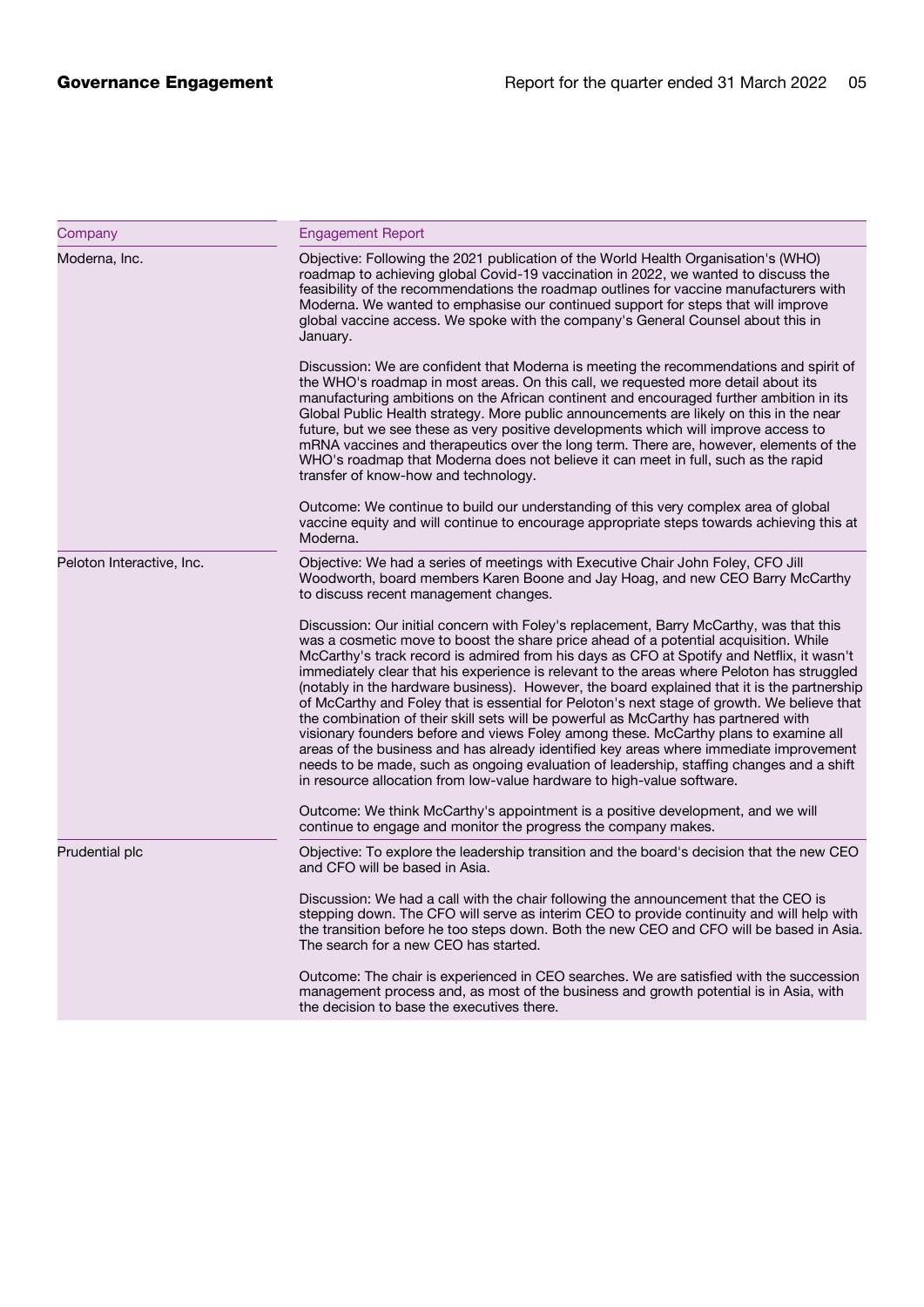| Company                  | <b>Engagement Report</b>                                                                                                                                                                                                                                                                                                                                                                                                                                                                                                                                                                                                                                                                                                                                                                                                                                                                                                                                                                                                                                                                                                                                                                                                                                                                                                                 |
|--------------------------|------------------------------------------------------------------------------------------------------------------------------------------------------------------------------------------------------------------------------------------------------------------------------------------------------------------------------------------------------------------------------------------------------------------------------------------------------------------------------------------------------------------------------------------------------------------------------------------------------------------------------------------------------------------------------------------------------------------------------------------------------------------------------------------------------------------------------------------------------------------------------------------------------------------------------------------------------------------------------------------------------------------------------------------------------------------------------------------------------------------------------------------------------------------------------------------------------------------------------------------------------------------------------------------------------------------------------------------|
| Tesla, Inc.              | Objective: We engaged with the company to learn more about its decision to open a<br>showroom in Xinjiang and the recent legal case against the company alleging racist<br>behaviour at its Fremont factory.                                                                                                                                                                                                                                                                                                                                                                                                                                                                                                                                                                                                                                                                                                                                                                                                                                                                                                                                                                                                                                                                                                                             |
|                          | Discussion: We received helpful clarity regarding Tesla's operations in Xinjiang. We are<br>cognisant of concerns about human rights abuses in the region involving the Uyghur<br>population. The company explained that the new site is a service centre used for<br>customers, who previously had to drive three hours to other centres in China. We also<br>learned that Tesla is investing in their responsible teams and has been completing<br>upstream audits on their supply chain. Reviews of tier-one suppliers have been completed<br>and work is ongoing to assess tier two to four suppliers. Reassuringly, all work done so far<br>shows no sign of forced labour.<br>The second half of our discussion focused on the recent Department of Fair Employment<br>and Housing (DFEH) case against Tesla alleging Black employees experienced pervasive<br>racism. There are a few similar cases outstanding against the company. However, it is<br>difficult to prejudge the outcome of these processes. What we have seen over consecutive<br>years is that the company is increasing its investment in human capital management and<br>employee engagement. This includes better terms and conditions for staff, improving<br>health and safety statistics and a more diverse employee base throughout the<br>organisation. |
|                          | Outcome: We received some helpful clarification on important employee and supply chain<br>topics. We will continue to monitor these issues going forward, including raising them with<br>the company ahead of this year's AGM.                                                                                                                                                                                                                                                                                                                                                                                                                                                                                                                                                                                                                                                                                                                                                                                                                                                                                                                                                                                                                                                                                                           |
| Ubisoft Entertainment SA | Objective: We engaged with Ubisoft as part of its pre-AGM roadshow.                                                                                                                                                                                                                                                                                                                                                                                                                                                                                                                                                                                                                                                                                                                                                                                                                                                                                                                                                                                                                                                                                                                                                                                                                                                                      |
|                          | Discussion: This was a good opportunity to discuss proposed company resolutions in<br>advance of the July AGM and we primarily focused on those related to executive<br>remuneration. The targets within the ESG components are evolving and we noted a shift<br>towards more stretching targets as part of this, which is positive. However, we voiced<br>concerns about the proposed reduction in the vesting period for the performance share<br>awards available to the Executive Committee.                                                                                                                                                                                                                                                                                                                                                                                                                                                                                                                                                                                                                                                                                                                                                                                                                                         |
|                          | Outcome: We provided constructive feedback on key aspects of executive remuneration<br>and will analyse the finalised resolutions once these are published in advance of the AGM.                                                                                                                                                                                                                                                                                                                                                                                                                                                                                                                                                                                                                                                                                                                                                                                                                                                                                                                                                                                                                                                                                                                                                        |
| Wizz Air Holdings Plc    | Objective: To discuss the company's approach to human capital management and<br>employee engagement.                                                                                                                                                                                                                                                                                                                                                                                                                                                                                                                                                                                                                                                                                                                                                                                                                                                                                                                                                                                                                                                                                                                                                                                                                                     |
|                          | Discussion: We continued our dialogue with Wizz Air about its staff and how it thinks about<br>unionisation. The company is focused on maintaining a good relationship with staff,<br>ensuring that it provides well-paid jobs and responsible rostering. Both of which are vital<br>for employees to have a healthy, comfortable lifestyle. Work is also ongoing to maintain<br>open communication with staff, including regular surveys and base visits by management.                                                                                                                                                                                                                                                                                                                                                                                                                                                                                                                                                                                                                                                                                                                                                                                                                                                                 |
|                          | Outcome: We encouraged the company to continue communicating with its staff and<br>where possible improve the disclosure of information which will allow stakeholders to<br>better understand the company's human capital management practices.                                                                                                                                                                                                                                                                                                                                                                                                                                                                                                                                                                                                                                                                                                                                                                                                                                                                                                                                                                                                                                                                                          |